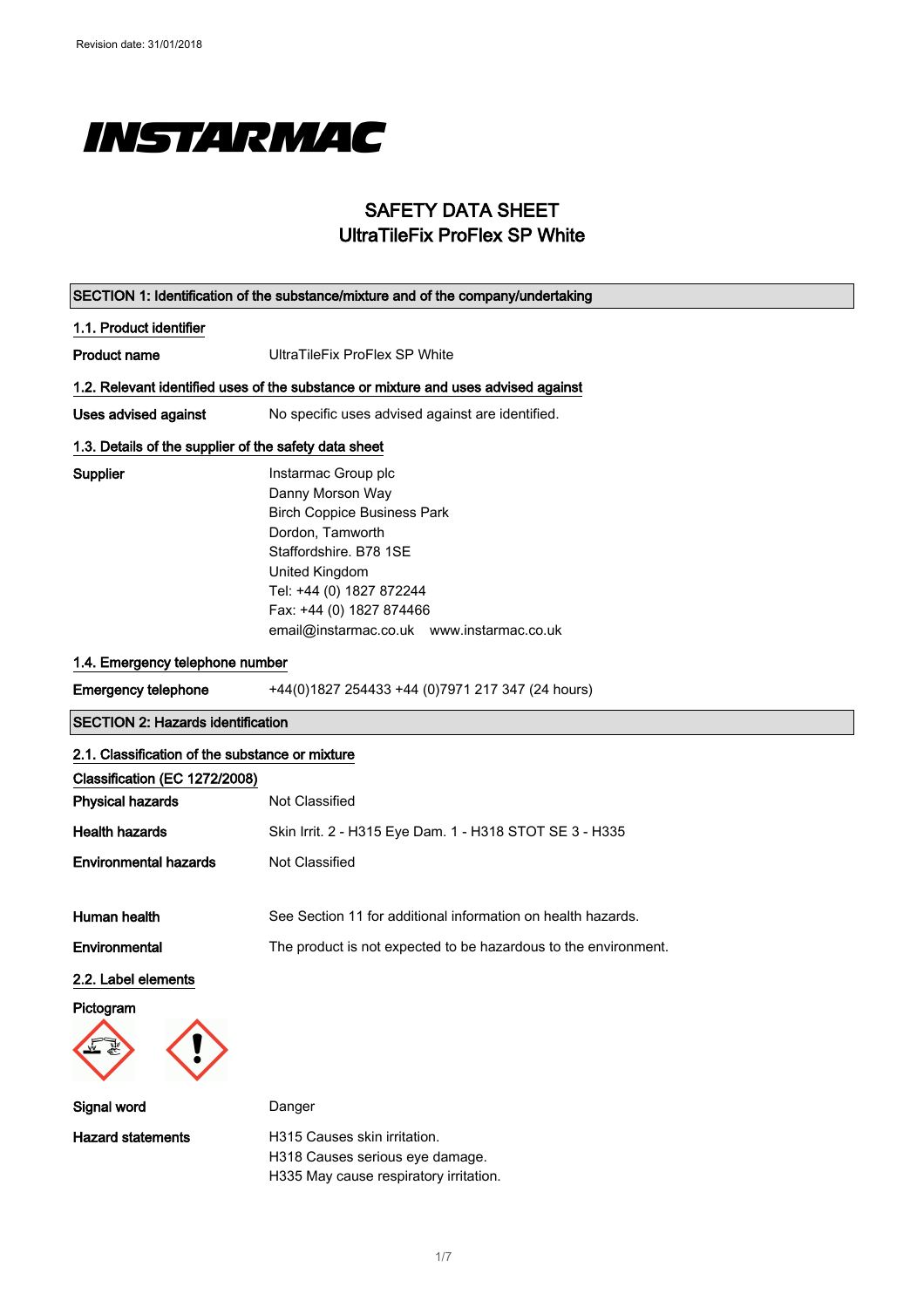| <b>Precautionary statements</b>           | P271 Use only outdoors or in a well-ventilated area.<br>P280 Wear protective gloves/ protective clothing/ eye protection/ face protection.<br>P305+P351+P338 IF IN EYES: Rinse cautiously with water for several minutes. Remove<br>contact lenses, if present and easy to do. Continue rinsing.<br>P310 Immediately call a POISON CENTER/ doctor.<br>P501 Dispose of contents/ container in accordance with local regulations.                                                                                                                                                                                                  |
|-------------------------------------------|----------------------------------------------------------------------------------------------------------------------------------------------------------------------------------------------------------------------------------------------------------------------------------------------------------------------------------------------------------------------------------------------------------------------------------------------------------------------------------------------------------------------------------------------------------------------------------------------------------------------------------|
| Contains                                  | <b>WHITE OPC</b>                                                                                                                                                                                                                                                                                                                                                                                                                                                                                                                                                                                                                 |
| Supplementary precautionary<br>statements | P261 Avoid breathing vapour/spray.<br>P264 Wash contaminated skin thoroughly after handling.<br>P302+P352 IF ON SKIN: Wash with plenty of water.<br>P304+P340 IF INHALED: Remove person to fresh air and keep comfortable for breathing.<br>P312 Call a POISON CENTER/ doctor if you feel unwell.<br>P321 Specific treatment (see medical advice on this label).<br>P332+P313 If skin irritation occurs: Get medical advice/ attention.<br>P362 Take off contaminated clothing.<br>P403+P233 Store in a well-ventilated place. Keep container tightly closed.<br>P405 Store locked up.<br>P501 Dispose of contents/ container to |

### 2.3. Other hazards

This substance is not classified as PBT or vPvB according to current EU criteria.

### SECTION 3: Composition/information on ingredients

#### 3.1. Substances

Classification according to EC 1272/2008 (CLP)

#### 3.2. Mixtures

| Quartz                                                                          | 30-60%               |
|---------------------------------------------------------------------------------|----------------------|
| CAS number: 14808-60-7                                                          | EC number: 238-878-4 |
| Classification<br>Not Classified                                                |                      |
| <b>WHITE OPC</b>                                                                | 30-60%               |
| $CAS$ number: $-$                                                               |                      |
| Classification<br>Skin Irrit. 2 - H315<br>Eye Dam. 1 - H318<br>STOT SE 3 - H335 |                      |
| <b>CALCIUM ALUMINATE CEMENT</b><br>$CAS$ number: $-$                            | 5-10%                |
| Classification<br>Not Classified                                                |                      |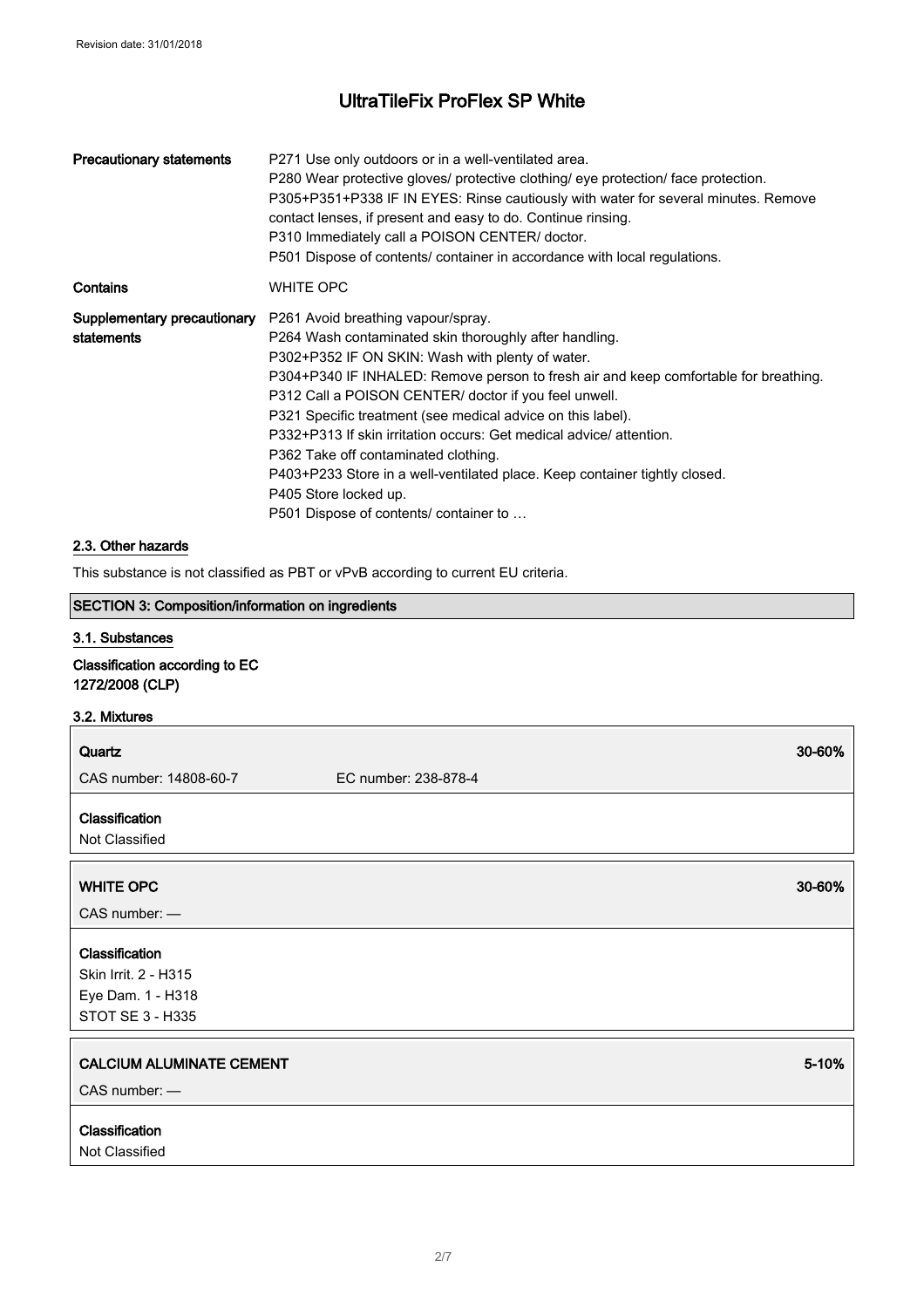| <b>VINYL ACETATE COPOLYMER</b>         | $1 - 5%$                                                                                                                                                                                                                                                                        |
|----------------------------------------|---------------------------------------------------------------------------------------------------------------------------------------------------------------------------------------------------------------------------------------------------------------------------------|
| $CAS$ number: $-$                      | EC number: 925-954-3                                                                                                                                                                                                                                                            |
| Classification<br>Not Classified       |                                                                                                                                                                                                                                                                                 |
|                                        | The full text for all hazard statements is displayed in Section 16.                                                                                                                                                                                                             |
| <b>SECTION 4: First aid measures</b>   |                                                                                                                                                                                                                                                                                 |
| 4.1. Description of first aid measures |                                                                                                                                                                                                                                                                                 |
| <b>General information</b>             | Remove affected person from source of contamination. Get medical attention if any discomfort<br>continues.                                                                                                                                                                      |
| Inhalation                             | Move affected person to fresh air and keep warm and at rest in a position comfortable for<br>breathing. Get medical attention if any discomfort continues.                                                                                                                      |
| Ingestion                              | Rinse mouth thoroughly with water. Give plenty of water to drink. Keep affected person under<br>observation. Get medical attention if any discomfort continues. Show this Safety Data Sheet<br>to the medical personnel. Never give anything by mouth to an unconscious person. |
| Skin contact                           | Rinse immediately with plenty of water. Remove contaminated clothing. Get medical attention<br>if any discomfort continues.                                                                                                                                                     |
| Eye contact                            | Rinse immediately with plenty of water. Remove any contact lenses and open eyelids wide<br>apart. Continue to rinse for at least 15 minutes. Get medical attention if any discomfort<br>continues.                                                                              |
|                                        | 4.2. Most important symptoms and effects, both acute and delayed                                                                                                                                                                                                                |

#### 4.2. Most important symptoms and effects, both acute and delayed

General information The severity of the symptoms described will vary dependent on the concentration and the length of exposure.

#### 4.3. Indication of any immediate medical attention and special treatment needed

| Notes for the doctor | No specific recommendations. |
|----------------------|------------------------------|
|----------------------|------------------------------|

## SECTION 5: Firefighting measures

#### 5.1. Extinguishing media

Suitable extinguishing media Use fire-extinguishing media suitable for the surrounding fire.

### 5.2. Special hazards arising from the substance or mixture

| Specific hazards                                 | Not known. No unusual fire or explosion hazards noted.          |
|--------------------------------------------------|-----------------------------------------------------------------|
| <b>Hazardous combustion</b><br>products          | Does not decompose when used and stored as recommended.         |
| 5.3. Advice for firefighters                     |                                                                 |
| Protective actions during<br>firefighting        | No specific firefighting precautions known.                     |
| Special protective equipment<br>for firefighters | Use protective equipment appropriate for surrounding materials. |

SECTION 6: Accidental release measures

### 6.1. Personal precautions, protective equipment and emergency procedures

Personal precautions Wear protective clothing as described in Section 8 of this safety data sheet.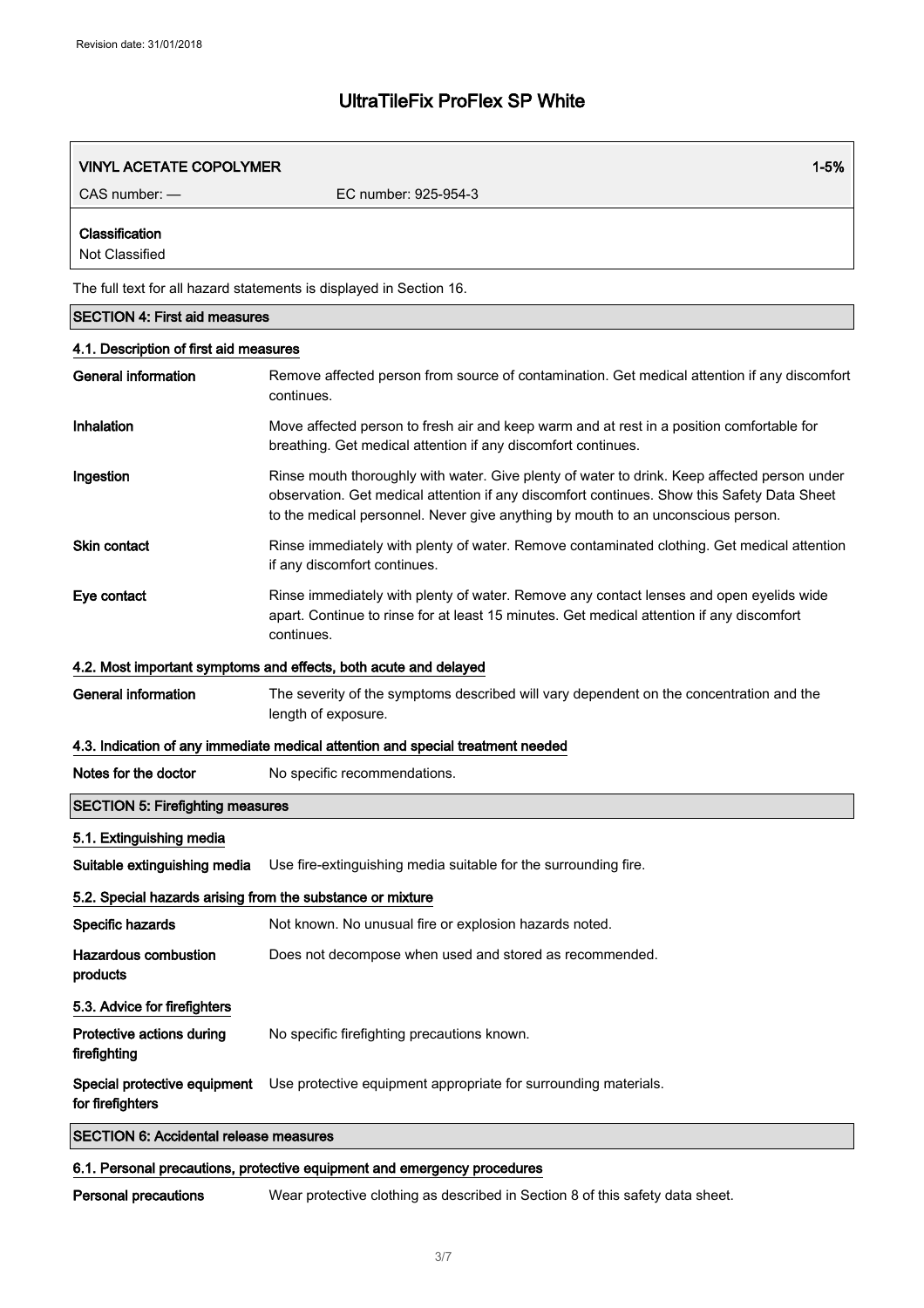| 6.2. Environmental precautions                                                                   |                                                                                                                                                                     |  |
|--------------------------------------------------------------------------------------------------|---------------------------------------------------------------------------------------------------------------------------------------------------------------------|--|
| <b>Environmental precautions</b>                                                                 | Avoid release to the environment.                                                                                                                                   |  |
| 6.3. Methods and material for containment and cleaning up                                        |                                                                                                                                                                     |  |
| Methods for cleaning up                                                                          | GENERAL. For waste disposal, see Section 13.                                                                                                                        |  |
| 6.4. Reference to other sections                                                                 |                                                                                                                                                                     |  |
| Reference to other sections                                                                      | For personal protection, see Section 8. Collect and dispose of spillage as indicated in Section<br>13. See Section 11 for additional information on health hazards. |  |
| <b>SECTION 7: Handling and storage</b>                                                           |                                                                                                                                                                     |  |
| 7.1. Precautions for safe handling                                                               |                                                                                                                                                                     |  |
| <b>Usage precautions</b>                                                                         | No specific recommendations.                                                                                                                                        |  |
|                                                                                                  | 7.2. Conditions for safe storage, including any incompatibilities                                                                                                   |  |
| <b>Storage precautions</b>                                                                       | Store at moderate temperatures in dry, well ventilated area.                                                                                                        |  |
| Storage class                                                                                    | Unspecified storage.                                                                                                                                                |  |
| 7.3. Specific end use(s)                                                                         |                                                                                                                                                                     |  |
| Specific end use(s)                                                                              | The identified uses for this product are detailed in Section 1.2.                                                                                                   |  |
| <b>SECTION 8: Exposure Controls/personal protection</b>                                          |                                                                                                                                                                     |  |
| 8.1. Control parameters<br>Occupational exposure limits<br>Quartz                                |                                                                                                                                                                     |  |
| Long-term exposure limit (8-hour TWA): WEL 0.1 mg/m <sup>3</sup><br><b>WHITE OPC</b>             |                                                                                                                                                                     |  |
| Long-term exposure limit (8-hour TWA): WEL                                                       | 4 mg/m <sup>3</sup>                                                                                                                                                 |  |
| <b>CALCIUM ALUMINATE CEMENT</b>                                                                  |                                                                                                                                                                     |  |
| Long-term exposure limit (8-hour TWA): WEL                                                       | $5 \text{ mg/m}^3$                                                                                                                                                  |  |
| <b>VINYL ACETATE COPOLYMER</b>                                                                   |                                                                                                                                                                     |  |
| Long-term exposure limit (8-hour TWA): WEL 4 mg/m <sup>3</sup><br>WEL = Workplace Exposure Limit |                                                                                                                                                                     |  |
| Ingredient comments                                                                              | No exposure limits known for ingredient(s).                                                                                                                         |  |
| 8.2. Exposure controls                                                                           |                                                                                                                                                                     |  |
| Protective equipment                                                                             |                                                                                                                                                                     |  |
|                                                                                                  |                                                                                                                                                                     |  |
| Appropriate engineering<br>controls                                                              | Not relevant.                                                                                                                                                       |  |
| Eye/face protection                                                                              | The following protection should be worn: Chemical splash goggles.                                                                                                   |  |
| Hand protection                                                                                  | Chemical-resistant, impervious gloves complying with an approved standard should be worn if                                                                         |  |

Other skin and body protection

Wear appropriate clothing to prevent any possibility of skin contact.

a risk assessment indicates skin contact is possible.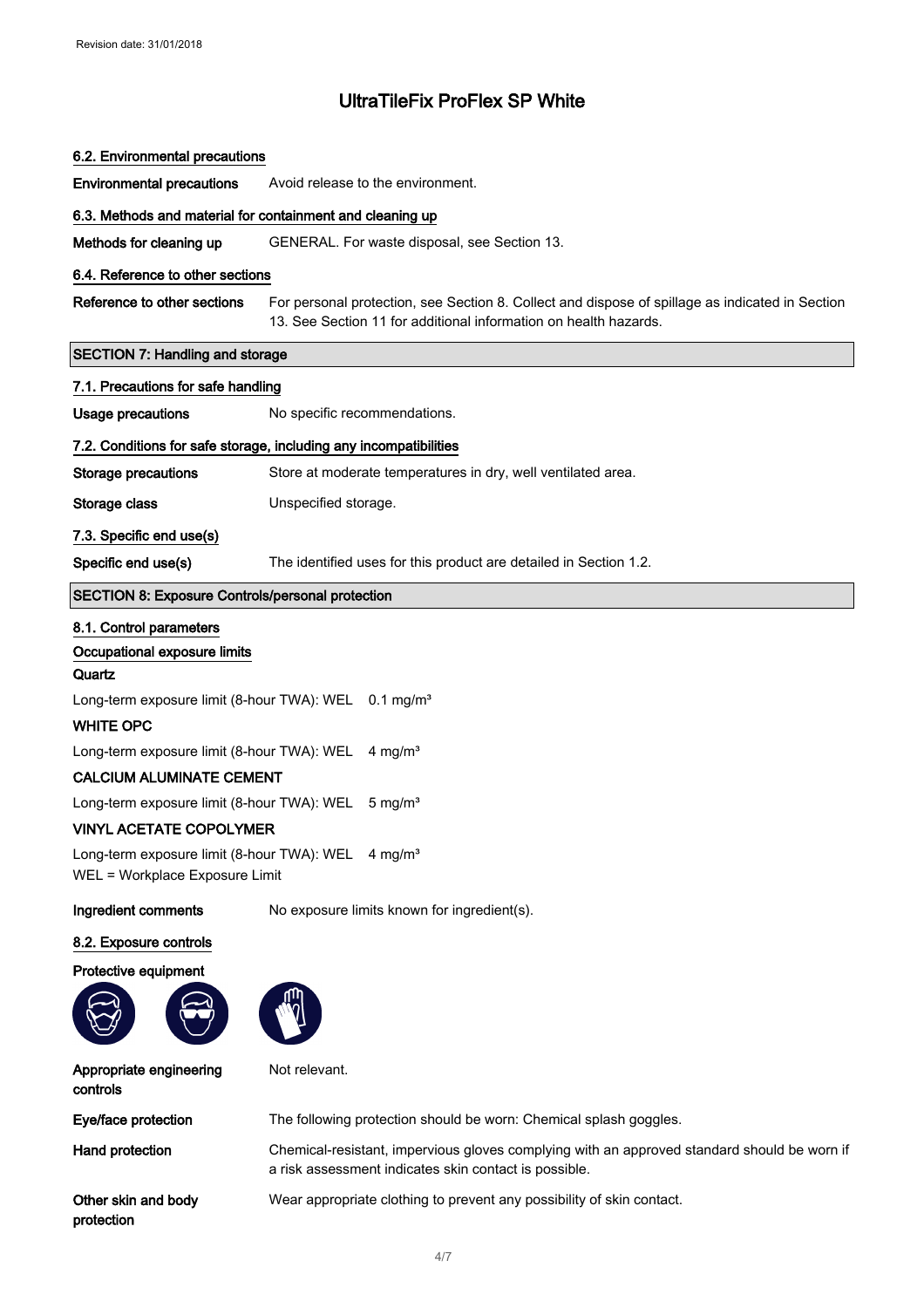| Hygiene measures                                           | Wash at the end of each work shift and before eating, smoking and using the toilet. No<br>specific hygiene procedures recommended but good personal hygiene practices should<br>always be observed when working with chemical products. |
|------------------------------------------------------------|-----------------------------------------------------------------------------------------------------------------------------------------------------------------------------------------------------------------------------------------|
| <b>Respiratory protection</b>                              | No specific recommendations. Respiratory protection may be required if excessive airborne<br>contamination occurs.                                                                                                                      |
| <b>SECTION 9: Physical and Chemical Properties</b>         |                                                                                                                                                                                                                                         |
| 9.1. Information on basic physical and chemical properties |                                                                                                                                                                                                                                         |
| Appearance                                                 | Dusty powder.                                                                                                                                                                                                                           |
| 9.2. Other information                                     |                                                                                                                                                                                                                                         |
| Other information                                          | Not available.                                                                                                                                                                                                                          |
| <b>SECTION 10: Stability and reactivity</b>                |                                                                                                                                                                                                                                         |
| 10.1. Reactivity                                           |                                                                                                                                                                                                                                         |
| Reactivity                                                 | There are no known reactivity hazards associated with this product.                                                                                                                                                                     |
| 10.2. Chemical stability                                   |                                                                                                                                                                                                                                         |
| <b>Stability</b>                                           | No particular stability concerns.                                                                                                                                                                                                       |
| 10.3. Possibility of hazardous reactions                   |                                                                                                                                                                                                                                         |
| Possibility of hazardous<br>reactions                      | Not applicable. No potentially hazardous reactions known.                                                                                                                                                                               |
| 10.4. Conditions to avoid                                  |                                                                                                                                                                                                                                         |
| <b>Conditions to avoid</b>                                 | There are no known conditions that are likely to result in a hazardous situation.                                                                                                                                                       |
| 10.5. Incompatible materials                               |                                                                                                                                                                                                                                         |
| Materials to avoid                                         | No specific material or group of materials is likely to react with the product to produce a<br>hazardous situation.                                                                                                                     |
| 10.6. Hazardous decomposition products                     |                                                                                                                                                                                                                                         |
| Hazardous decomposition<br>products                        | Does not decompose when used and stored as recommended.                                                                                                                                                                                 |
| <b>SECTION 11: Toxicological information</b>               |                                                                                                                                                                                                                                         |
| 11.1. Information on toxicological effects                 |                                                                                                                                                                                                                                         |
| <b>Toxicological effects</b>                               | No information available.                                                                                                                                                                                                               |
| <b>General information</b>                                 | No specific health hazards known.                                                                                                                                                                                                       |
| Inhalation                                                 | No specific health hazards known.                                                                                                                                                                                                       |
| Ingestion                                                  | May cause irritation. Symptoms following overexposure may include the following: Stomach<br>pain. Nausea, vomiting. Diarrhoea.                                                                                                          |
| <b>Skin contact</b>                                        | Irritating to skin.                                                                                                                                                                                                                     |
| Eye contact                                                | Irritating to eyes.                                                                                                                                                                                                                     |
| Acute and chronic health<br>hazards                        | This product may cause skin and eye irritation.                                                                                                                                                                                         |
| <b>SECTION 12: Ecological Information</b>                  |                                                                                                                                                                                                                                         |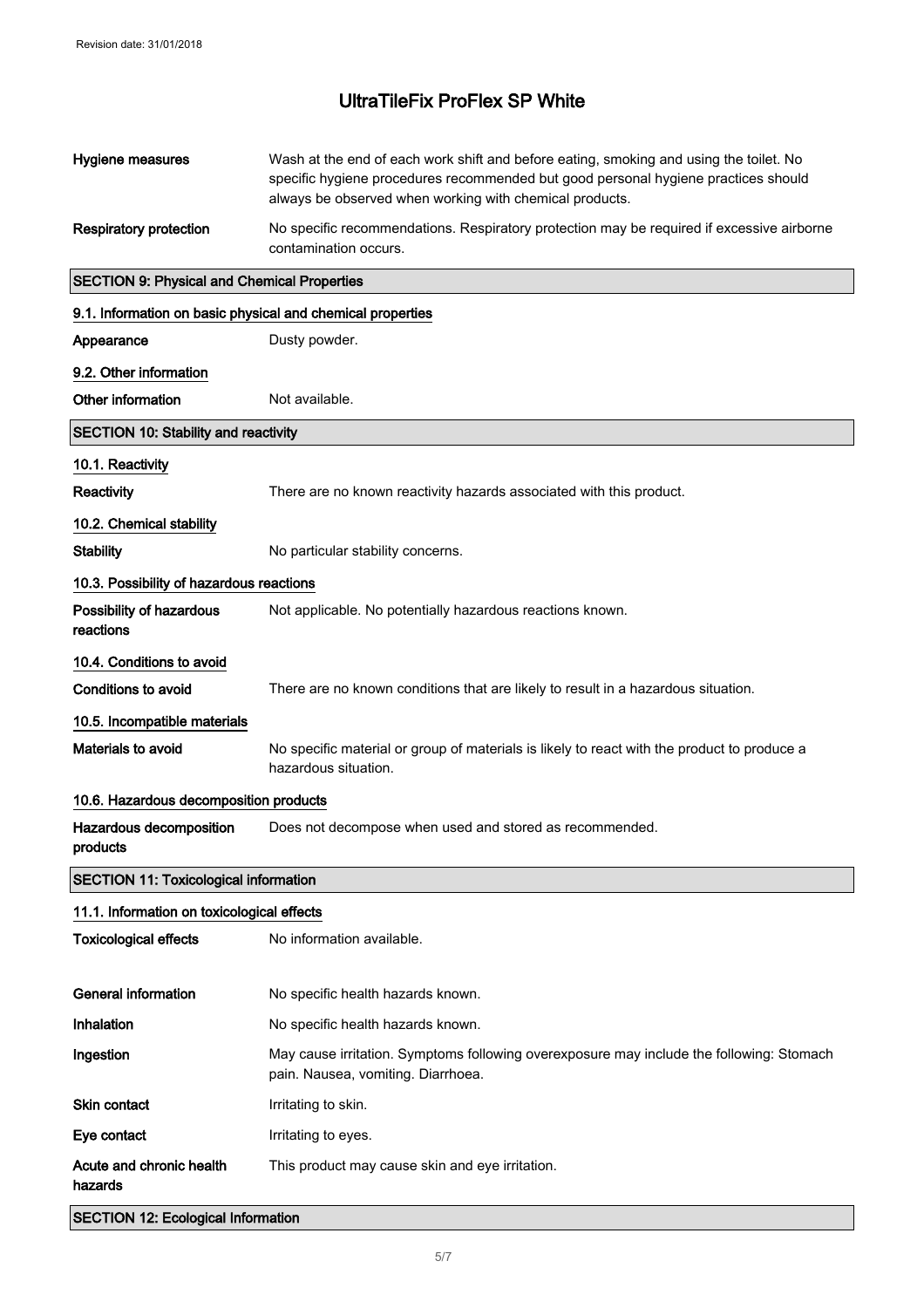| Ecotoxicity                                                 | There are no data on the ecotoxicity of this product.                                                                          |  |
|-------------------------------------------------------------|--------------------------------------------------------------------------------------------------------------------------------|--|
| 12.1. Toxicity                                              |                                                                                                                                |  |
| <b>Toxicity</b>                                             | No information available                                                                                                       |  |
| 12.2. Persistence and degradability                         |                                                                                                                                |  |
|                                                             | Persistence and degradability No information available There are no data on the degradability of this product.                 |  |
| 12.3. Bioaccumulative potential                             |                                                                                                                                |  |
| <b>Bioaccumulative potential</b>                            | No data available on bioaccumulation.                                                                                          |  |
| 12.4. Mobility in soil                                      |                                                                                                                                |  |
| <b>Mobility</b>                                             | The product is non-volatile.                                                                                                   |  |
| 12.5. Results of PBT and vPvB assessment                    |                                                                                                                                |  |
| Results of PBT and vPvB<br>assessment                       | This substance is not classified as PBT or vPvB according to current EU criteria.                                              |  |
| 12.6. Other adverse effects                                 |                                                                                                                                |  |
| Other adverse effects                                       | Not available.                                                                                                                 |  |
| <b>SECTION 13: Disposal considerations</b>                  |                                                                                                                                |  |
| 13.1. Waste treatment methods                               |                                                                                                                                |  |
| <b>General information</b>                                  | When handling waste, the safety precautions applying to handling of the product should be<br>considered.                       |  |
| <b>Disposal methods</b>                                     | Dispose of waste to licensed waste disposal site in accordance with the requirements of the<br>local Waste Disposal Authority. |  |
| <b>SECTION 14: Transport information</b>                    |                                                                                                                                |  |
| General                                                     | The product is not covered by international regulations on the transport of dangerous goods<br>(IMDG, IATA, ADR/RID).          |  |
| 14.1. UN number                                             |                                                                                                                                |  |
| Not applicable.                                             |                                                                                                                                |  |
| 14.2. UN proper shipping name                               |                                                                                                                                |  |
| Not applicable.                                             |                                                                                                                                |  |
| 14.3. Transport hazard class(es)                            |                                                                                                                                |  |
| Not applicable.                                             |                                                                                                                                |  |
| 14.4. Packing group                                         |                                                                                                                                |  |
| Not applicable.                                             |                                                                                                                                |  |
| 14.5. Environmental hazards                                 |                                                                                                                                |  |
| Environmentally hazardous substance/marine pollutant<br>No. |                                                                                                                                |  |
| 14.6. Special precautions for user                          |                                                                                                                                |  |
| Not applicable.                                             |                                                                                                                                |  |
|                                                             | 14.7. Transport in bulk according to Annex II of MARPOL and the IBC Code                                                       |  |